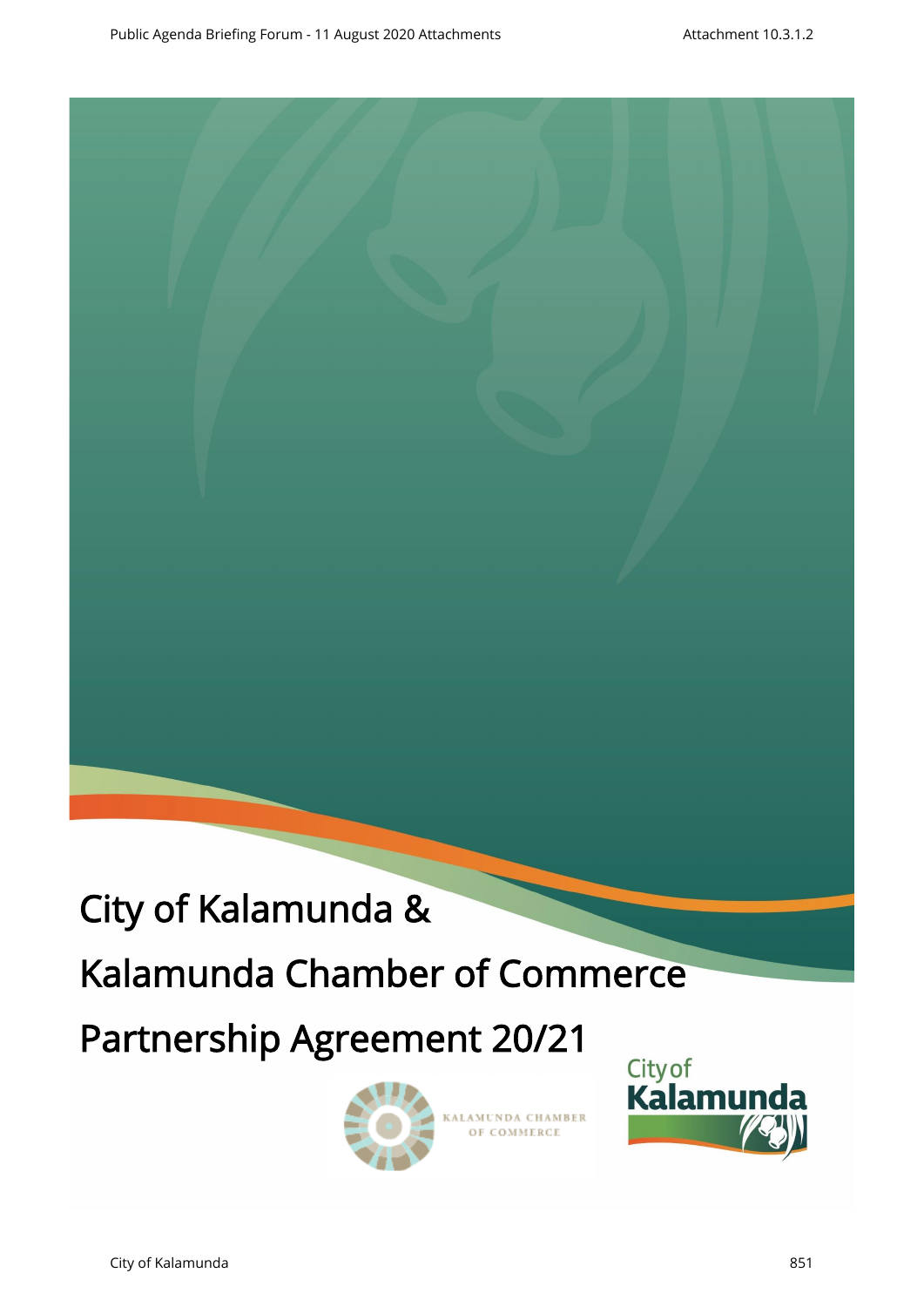# 1. Parties

City of Kalamunda of 2 Railway Rd, KALAMUNDA 6076 ABN 60 741 095 678 'The City'

# and

# Kalamunda Chamber of Commerce Incorporated ABN 31 934 906 155 The Chamber'

# 2. Purpose

The purpose of this Partnership Agreement is to identify and agree reciprocal benefits and financial arrangements between the Chamber and the City in the pursuit of economic and business objectives as per Section 4 below.

# 3. Term

This Partnership Agreement will commence on August 3, 2020 and continue until June 30, 2021, with an option for a one-year continuation subject to agreement by both parties unless otherwise terminated under paragraph 6.

# 4. Objectives

- a) To attract future investment to the region
- b) To increase the number of visitors to the region
- c) To act as advocates on behalf of local businesses
- d) To increase opportunities for local businesses and producers
- e) To encourage residents to shop locally
- f) To recognise business achievement and excellence

#### 5. Reciprocal Arrangements

#### 5.1 The City will Provide:

- a) A waiver of fees and charges for the 'trading in thoroughfares and public spaces licence' for the KCC Farmers Market and KCC Night Market and including waste management. (Value of \$9871)
- b) A waiver of fees for use of an office upstairs in the Perth Hills Visitor Centre to the value of \$3,880 (not including cleaning and utility charges) which has an existing lease agreement which expires 30 September 2021.
- c) The use of the City of Kalamunda conference room, Forrestfield Library Conference Room and/or Zig Zag Cultural Centre seminar room, up to 6 times per year for Chamber workshops, seminars and events to a maximin value of \$1,000.
- d) A 50% fee waiver for KCC members to join the Perth Hills Visitor Centre. (Value of \$1100)
- e) Funding request for \$20,000 for the Bickley Harvest Festival.
- f) Funding request for \$1,000 for the Kalamunda Christmas lights.
- g) (Total estimated value of in kind/in lieu and cash of \$36,851)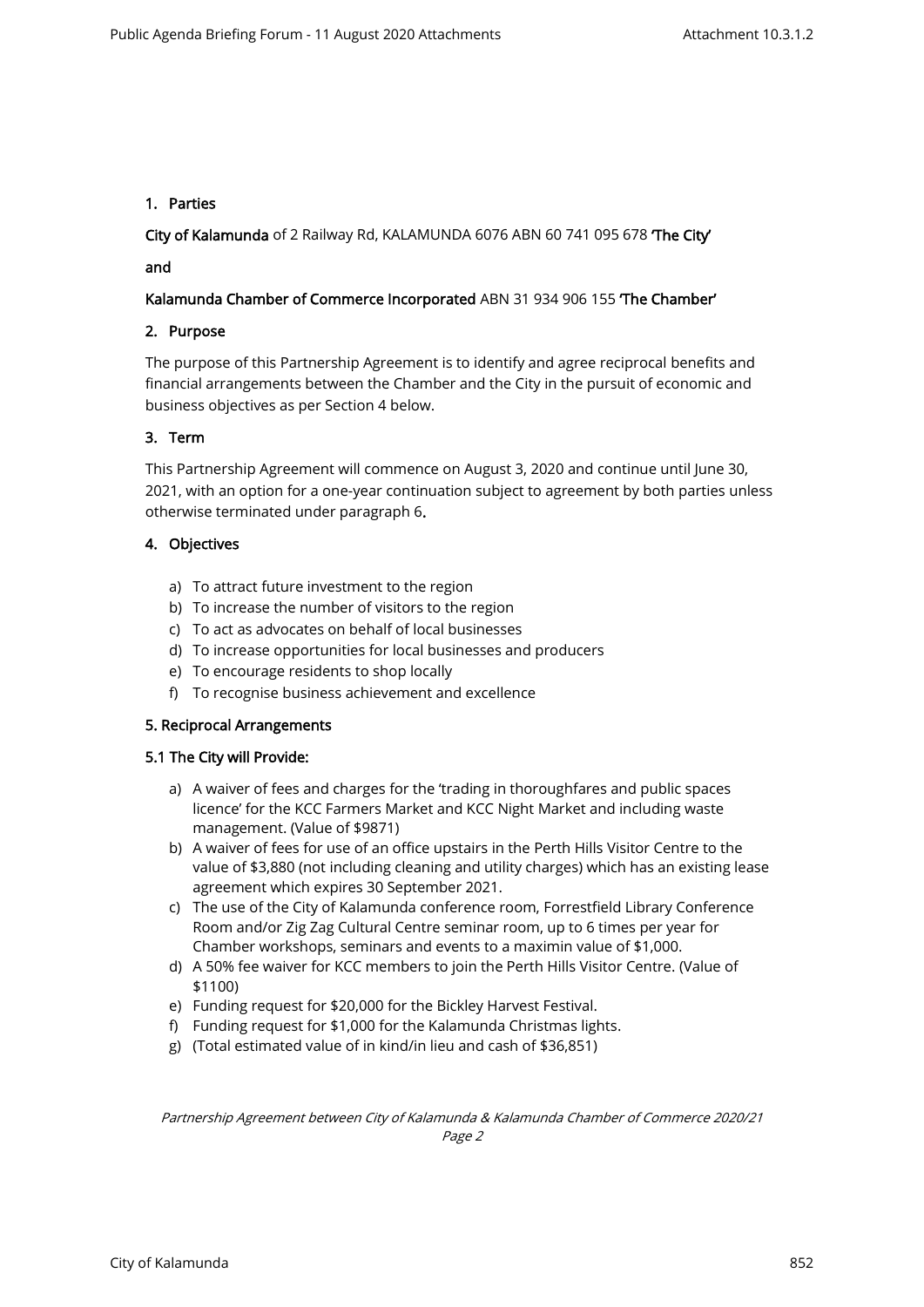# 5.2 The Chamber will confer on the City a Platinum Sponsorship status, which includes the following benefits:

#### 5.2.1 Logo & Corporate Promotion

- a) Banner space on the KCC website linked to your website for the duration of this agreement.
- b) Your logo on our monthly newsletter `Kalamunda Connection' and event correspondence.
- c) Your logo banner at our workshops and networking events.
- d) Your logo displayed during webinars and virtual networking sundowners.
- e) Listing on the KCC Member Directory webpage.

#### 5.2.2 KCC Markets

- a) A free permanent stall at each KCC Farmers Market every Sunday (must adhere to market guidelines).
- b) A free permanent stall at each KCC Night Market (must adhere to market guidelines).

#### 5.2.3 KCC Business Excellence Awards

- a) 12 complimentary tickets to the annual Business Excellence Awards Event or any replacement event.
- b) Naming rights to a Business Excellence Awards category.
- c) The opportunity to speak at the Business Excellence Awards dinner.
- d) Free entry to 2-award categories.

#### 5.2.4 Social Media and Email Newsletter

- a) Share City posts with commercial interest to businesses in the City.
- b) A minimum of 12 shares per month to Facebook and Instagram.
- c) 2 guest articles pa on the KCC blog, 'Chamber Matters'.
- d) 2 guest sections pa in the KCC newsletter, 'Kalamunda Connection'.
- e) Tagging City on all relevant KCC, Farmers Market, Kalamunda Night Market and Bickley Harvest Festival posts.

#### 5.2.5 In addition, the Chamber commits to:

Partnership Agreement between City of Kalamunda & Kalamunda Chamber of Commerce 2020/21 a) Delivering the annual Bickley Harvest Festival and Christmas Lights Program.

Page 3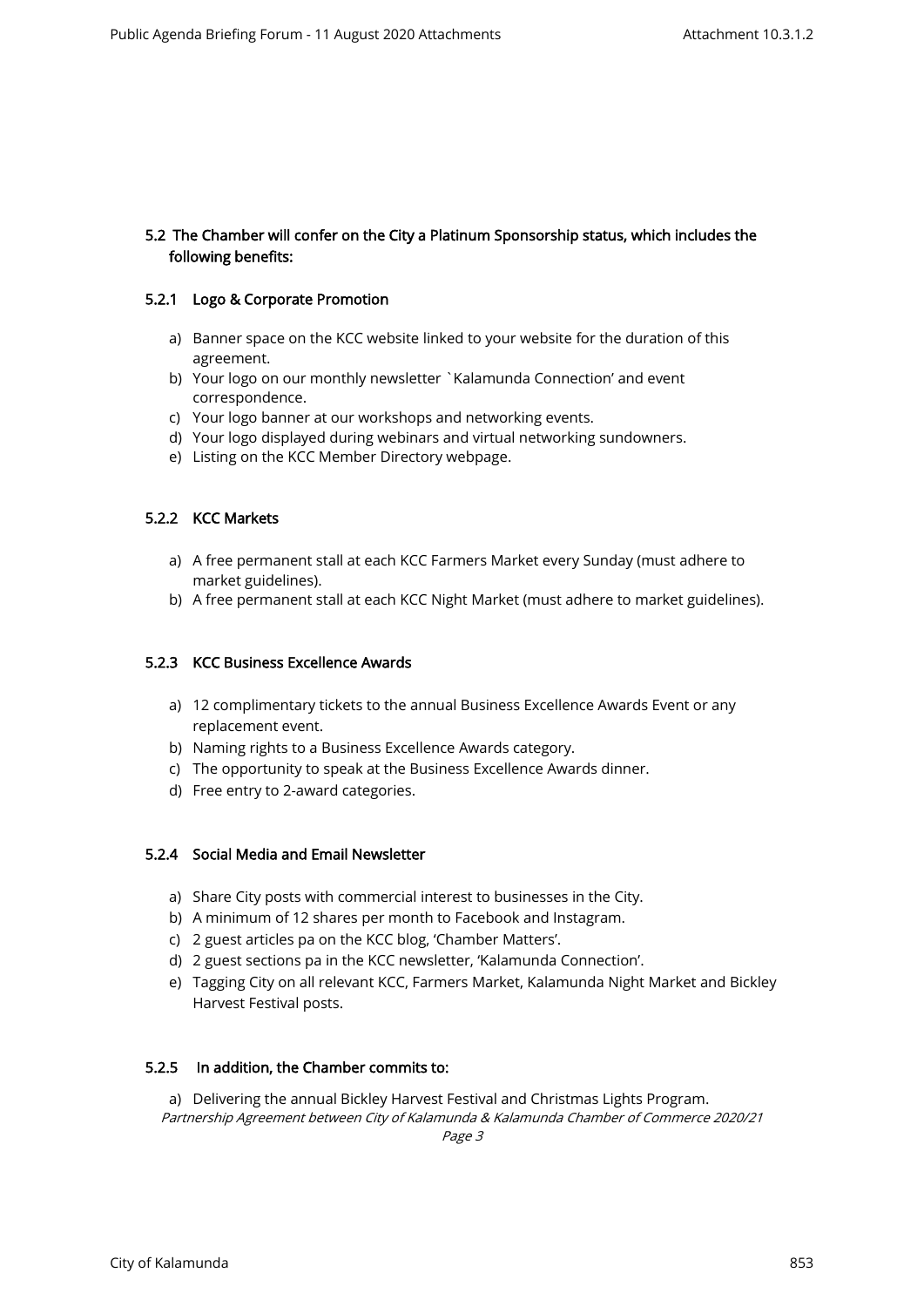- b) Operating the Kalamunda Farmers Market, the Kalamunda Night Market and the Christmas in July Market.
- c) Endeavouring to increase new memberships, particularly in the Kalamunda foothills, to ensure that the Chamber is representative of the entire City of Kalamunda.
- d) Continuing to seek external partnerships and sponsorships that will bring economic investment into Kalamunda.
- e) Provide the City a copy of the minutes and financials of the monthly Chamber Meetings.
- f) Provide the City a mid-year report of progress of actions of the Chamber's Strategic Plan including Year to Date membership numbers and other KPIs with explanations for variances where applicable.
- g) Provide the City with a copy of the Chamber's Annual Report following the Chamber AGM.
- h) Wherever possible, support the City's programs and initiatives recognising the synergy between the City's youth, commerce, tourism, and volunteer programs and those of KCC.
- i) Providing a copy of its Strategy Plan, which will include KPIs, with advice as to any updates which may affect the operation of the partnership agreement.
- j) Provide a separate report on the Bickley Harvest Festival which includes an economic impact assessment.

# 6. Termination and Variation

6.1 The Parties may vary this Agreement in writing by mutual exchange of letters signed by the authorised signatory.

6.2 This Agreement may be terminated by:

6.2.1 Mutual written agreement of the Parties at any time; or 6.2.2 either of the Parties giving six months written notice to the other; or 6.2.3 the City on passing of a Council resolution that the Chamber has, during the currency of this Agreement, wilfully engaged in action intended to directly or indirectly support a local, State, or Federal political party.

6.3 Termination by the City shall not be made pursuant to paragraph 6.2.3 without prior written notice requiring the Chamber to immediately explain, rectify or cease an action. Termination shall not then be made if the Chamber satisfactorily explains, rectifies or ceases the action as required.

6.4 In the event of termination under paragraph 6.2.3, the City may require the Chamber pay to the City an amount equal to or less than the total value of sponsorship, funding or waived fees provided by the City pursuant to this Agreement during the financial year when the action occurred.

# 7. Terms of Agreement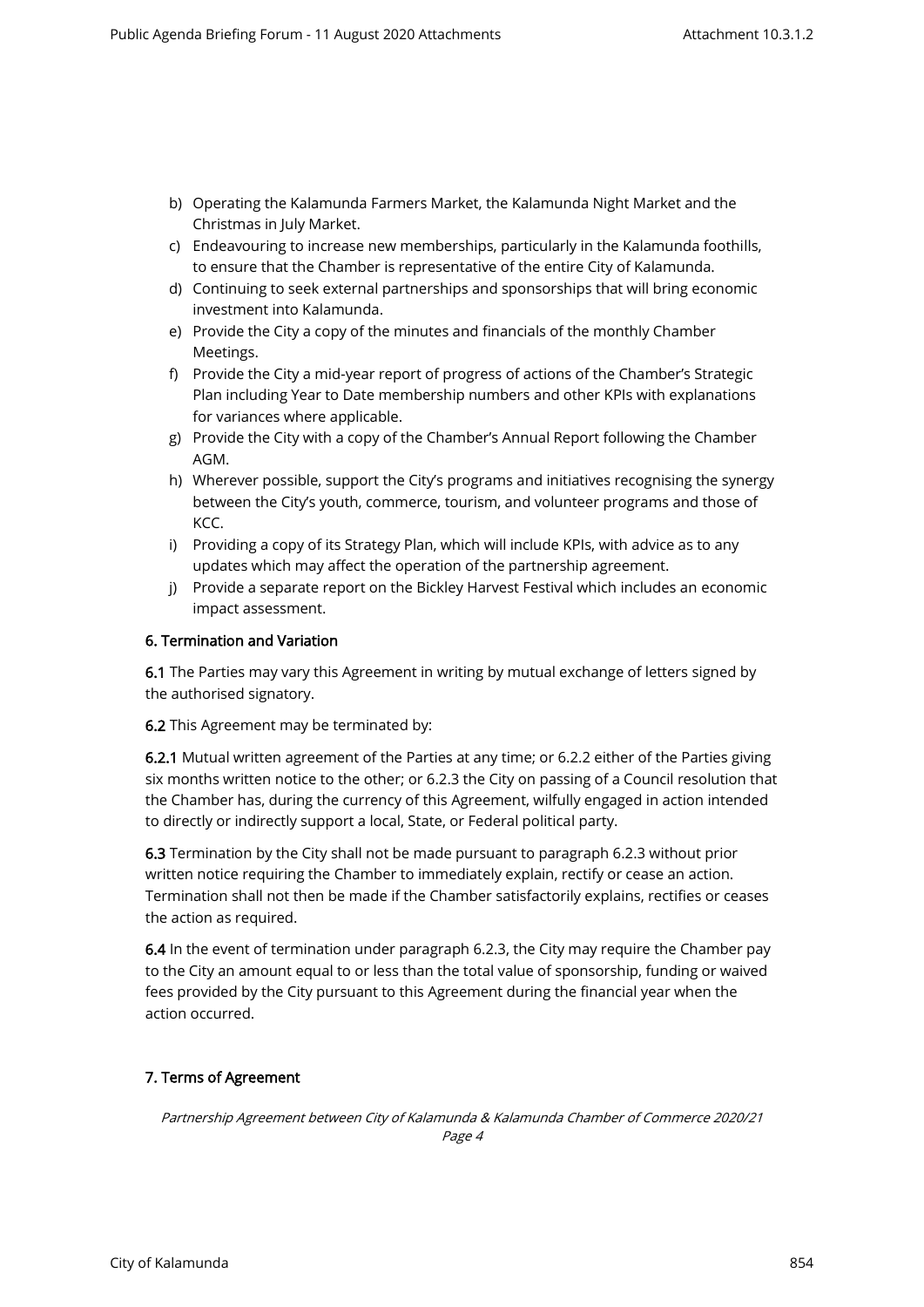The rights of either party under this Agreement shall not be transferrable or assignable in whole or part unless agreed in writing and signed by the Parties. The Parties shall indemnify each other against any claims arising from any breach of this Agreement.